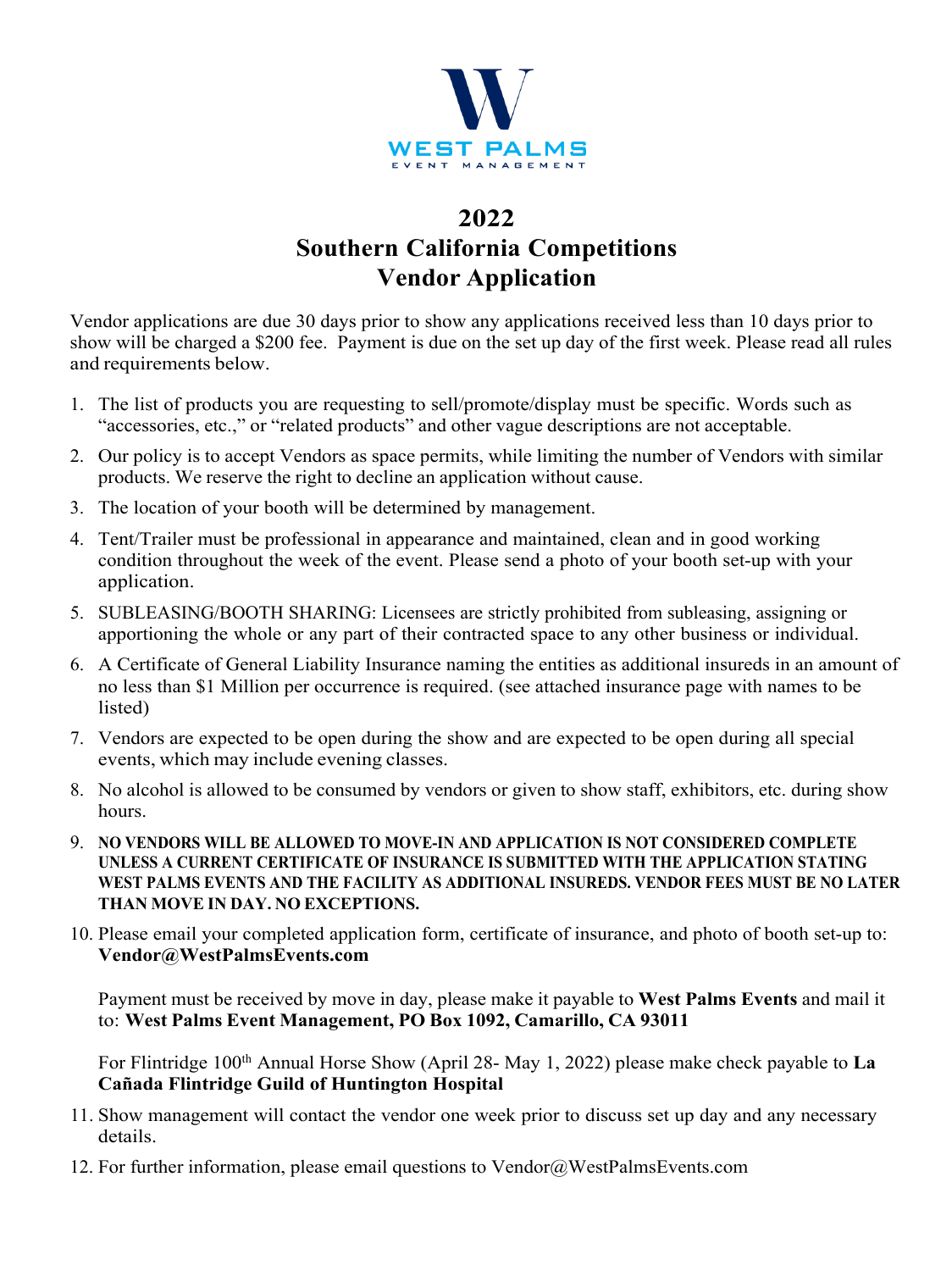#### **Additional Insured Details**

For all horse shows West Palms Events must be listed as an additional insured. See below forfacility details. Each facility must also be listed as an additional insured.

> West Palms Events PO Box 1092 Camarillo, CA 93011

City of Los Angeles Department of Recreation and Parks 200 North Main St City Hall East Suite 1240 Los Angeles, CA 90012

## **Shows At LAEC also add**

LA Equestrian Center 480 Riverside Dr Burbank, CA 91506

### **Shows at Hansen Dam also add**

Hansen Dam Equestrian Center LLC 11127 Orcas Ave Lake View Terrace, CA 91342

Army Corps of Engineers Attn: Los Angeles Parks and Rec. Dept. Administrative Resource Div. 3900 W Chevy Chase Dr M/S 628 Los Angeles, CA 90039

## **Shows at Huntington Beach also add**

Huntington Beach Central Park Equestrian Center 18381 Goldenwest St Huntington Beach, CA 92648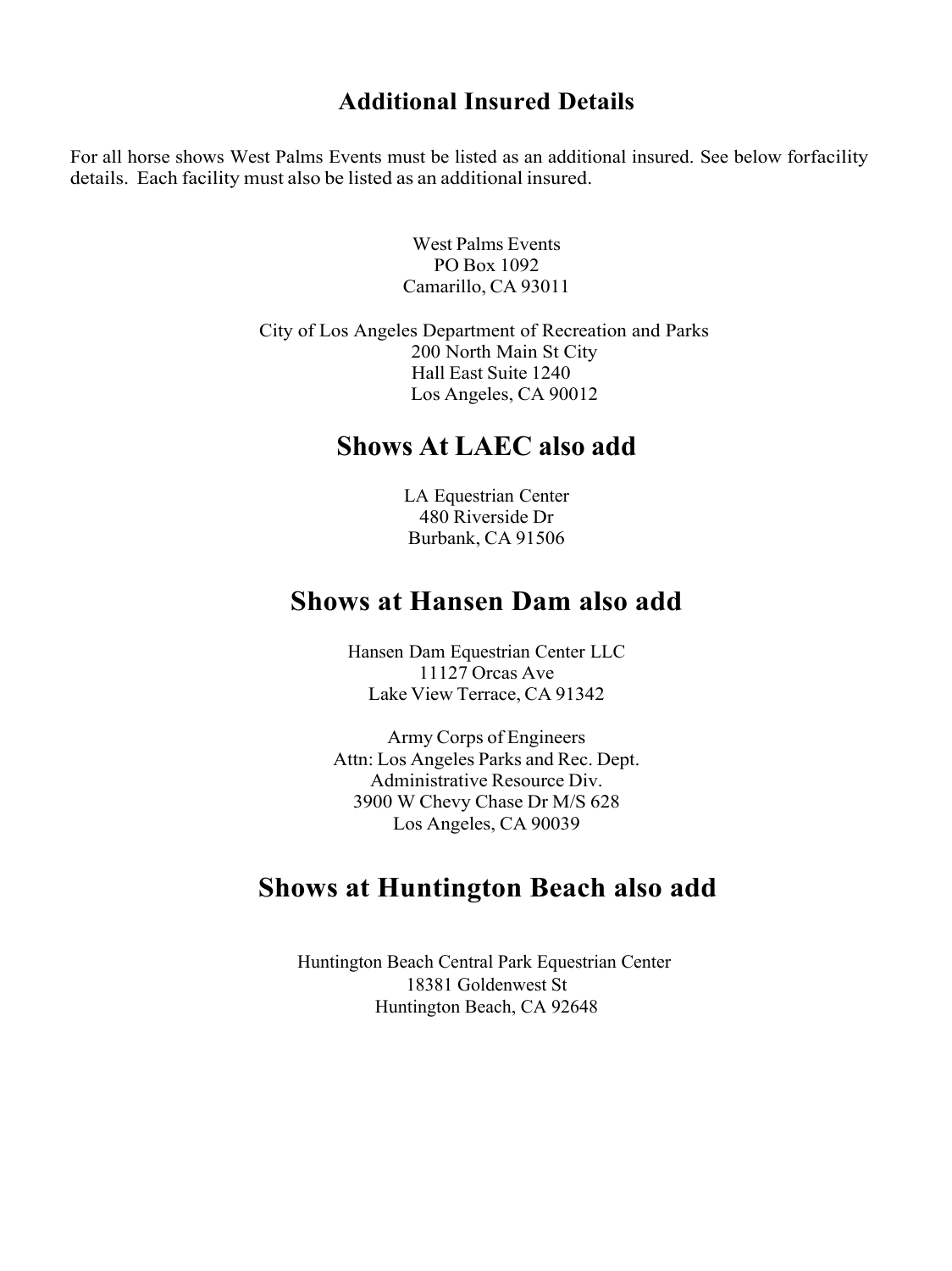

# **2022 Vendor Application**

| <b>VENDOR NAME:</b> |                                                                                                                                                                                                                                |
|---------------------|--------------------------------------------------------------------------------------------------------------------------------------------------------------------------------------------------------------------------------|
|                     | PRODUCTS: Note and the set of the set of the set of the set of the set of the set of the set of the set of the set of the set of the set of the set of the set of the set of the set of the set of the set of the set of the s |
| <b>ADDRESS:</b>     |                                                                                                                                                                                                                                |
|                     |                                                                                                                                                                                                                                |
|                     |                                                                                                                                                                                                                                |
|                     | <b>CONTACT PERSON'S PHONE NUMBER DURING EVENT _</b>                                                                                                                                                                            |
|                     | <b>LAEC Competitions</b>                                                                                                                                                                                                       |
|                     | LA June Classic - Jun. 1-5, 2022<br>LA Summer-Aug. 24-28, 2022                                                                                                                                                                 |
|                     | LA Labor Day Classic- Sept. 1-4, 2022<br>LA National- Oct. 12-16, 2022                                                                                                                                                         |
|                     | Riders Cup Oct. 20-23, 2022                                                                                                                                                                                                    |
|                     | <b>Hansen Dam Competitions</b>                                                                                                                                                                                                 |
|                     | Memorial Day Classic- May 26-29, 2022<br>Hollywood Classic- Jul. 7-10 2022                                                                                                                                                     |
|                     | LA Halloween Spooktacular- Oct. 28-30, 2022                                                                                                                                                                                    |
|                     | <b>Flintridge Competitions</b>                                                                                                                                                                                                 |
|                     | 100th Annual Flintridge Autumn Classic Sept. 29- Oct. 2, 2022                                                                                                                                                                  |
|                     | <b>Huntington Beach Competitions</b>                                                                                                                                                                                           |
|                     | Huntington Beach Sunshine Classic Jul. 7-10, 2022                                                                                                                                                                              |
|                     | Huntington Beach Summer Classic Aug. 11-14, 2022                                                                                                                                                                               |
|                     |                                                                                                                                                                                                                                |
|                     |                                                                                                                                                                                                                                |
|                     |                                                                                                                                                                                                                                |

#### **BOOTH SPACE DESCRIPTION:**

| $10'x10'$ Tent               | \$175/Week | $=$ S |  |
|------------------------------|------------|-------|--|
| $10^{\circ}x20^{\circ}$ Tent | \$225/week | $=$ S |  |
| Tent Trailer size up to 30'  | \$275/Week | $=$ S |  |
| Trailer size up to 40'       | \$325/Week | $=$ S |  |